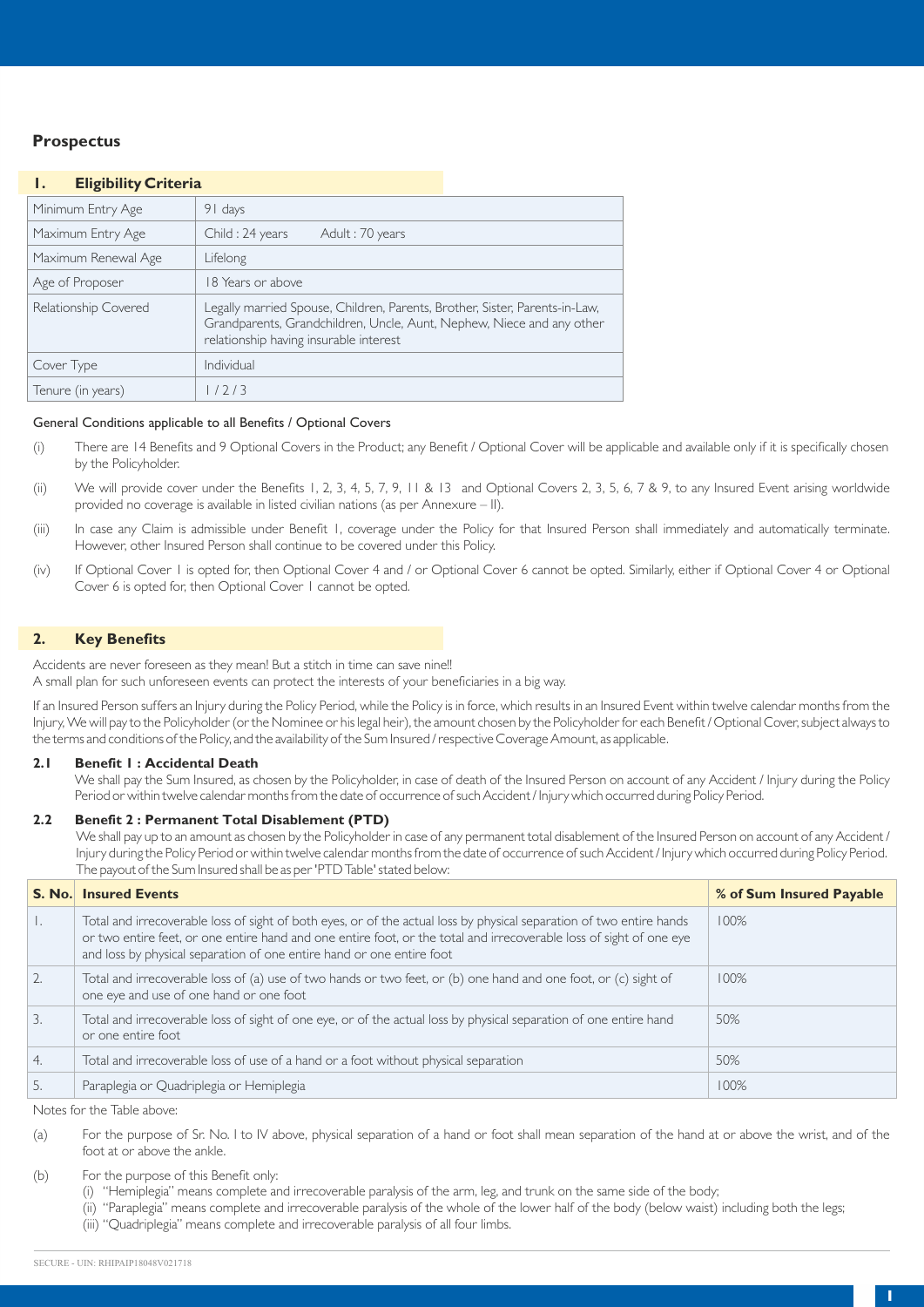# **2.3 Benefit 3 : Permanent Partial Disablement (PPD)**

We shall pay up to an amount as chosen by the Policyholder, in case Insured Person suffers Permanent Partial Disablement on account of any Accident / Injury which occurred during the Policy Period or within twelve calendar months from the date of occurrence of such Accident / Injury which occurred during Policy Period. The payout of the Sum Insured shall be as per 'PPD Table' below:

|                        | <b>S. No.</b> Insured Events                                                                                                                                         | % of Sum Insured Payable                                                                                                                                                                                                                        |
|------------------------|----------------------------------------------------------------------------------------------------------------------------------------------------------------------|-------------------------------------------------------------------------------------------------------------------------------------------------------------------------------------------------------------------------------------------------|
|                        | Total and irrecoverable loss of hearing in: -<br>a) Both ears<br>b) One ear                                                                                          | 75%<br>20%                                                                                                                                                                                                                                      |
| $\parallel$            | Loss of toes<br>a) All<br>b) Both phalanges of great toes bilateral<br>c) Both phalanges of one great toe<br>d) Both phalanges of other than great toes for each toe | 20%<br>5%<br>2%<br>1%                                                                                                                                                                                                                           |
| Ш                      | Loss of four fingers and thumb of one hand                                                                                                                           | 40%                                                                                                                                                                                                                                             |
| ${\sf IV}$             | Loss of four fingers of one hand                                                                                                                                     | 35%                                                                                                                                                                                                                                             |
| V                      | Loss of thumb<br>a) both phalanges<br>b) one phalanx                                                                                                                 | 25%<br>10%                                                                                                                                                                                                                                      |
| V <sub>1</sub>         | Loss of index finger<br>a) three phalanges<br>b) two phalanges<br>c) One phalanx                                                                                     | 10%<br>8%<br>4%                                                                                                                                                                                                                                 |
| VII                    | Loss of middle finger<br>a) three phalanges<br>b) two phalanges<br>c) One phalanx                                                                                    | 6%<br>4%<br>2%                                                                                                                                                                                                                                  |
| $\vee$ $\parallel$     | Loss of ring finger<br>a) three phalanges<br>b) two phalanges<br>c) One phalanx                                                                                      | 5%<br>3%<br>2%                                                                                                                                                                                                                                  |
| $\mathsf{I}\mathsf{X}$ | Loss of little finger<br>a) three phalanges<br>b) two phalanges<br>c) One phalanx                                                                                    | 4%<br>3%<br>2%                                                                                                                                                                                                                                  |
| $\times$               | Loss of metacarpus<br>a) First or second<br>b) Third, fourth or fifth                                                                                                | 3%<br>2%                                                                                                                                                                                                                                        |
| $\times$               | Permanent partial disablement not otherwise provided for<br>under Sr. No. I to $\times$ inclusive.                                                                   | Percentage of the Sum Insured will be determined in accordance<br>with the medical assessment carried out by the Medical<br>Practitioner provided that the percentage under Insured<br>Event Sr. No. XI shall not exceed 50% of the Sum Insured |

Note: For the purpose of Insured Events II to X (both inclusive), loss means either actual physical separation or total and irrecoverable loss only.

# **2.4 Benefit 4 : Fractures**

We will pay up to an amount as chosen by the Policyholder, as per 'Fractures Table' below in case the Insured Person suffers any Injury during the Policy Period resulting into any of the fractures:

| S. No.         | <b>Description of Fracture</b>                                                                                                                                                                        | % of Sum Insured payable |
|----------------|-------------------------------------------------------------------------------------------------------------------------------------------------------------------------------------------------------|--------------------------|
|                | Hip or Pelvis (excluding thigh or coccyx): Multiple fractures - at least one Compound Fracture and one Complete Fracture                                                                              | 100%                     |
| H              | Hip or Pelvis (excluding thigh or coccyx) - All other Compound Fractures                                                                                                                              | 50%                      |
| $\mathbb{H}$   | Thigh or Heel: Multiple fractures - at least one Compound Fracture and one Complete Fracture                                                                                                          | 100%                     |
| IV             | Thigh or Heel: Multiple fractures – at least one Complete Fracture                                                                                                                                    | 50%                      |
| $\vee$         | Lower leg, skull, clavicle, ankle, elbows, upper or lower arm (including wrist but excluding Colles-type fractures):<br>Multiple Fractures - at least one Compound Fracture and one Complete Fracture | 100%                     |
| V <sub>1</sub> | Lower leg, skull, clavicle, ankle, elbows, upper or lower arm (including wrist but excluding Colles-type fractures):<br>All other Compound Fractures                                                  | 30%                      |
| VII            | Colles type fracture of the lower arm - If Compound Fracture                                                                                                                                          | 100%                     |
| VIII           | Colles type fracture of the lower arm - If Compound Fracture                                                                                                                                          | 50%                      |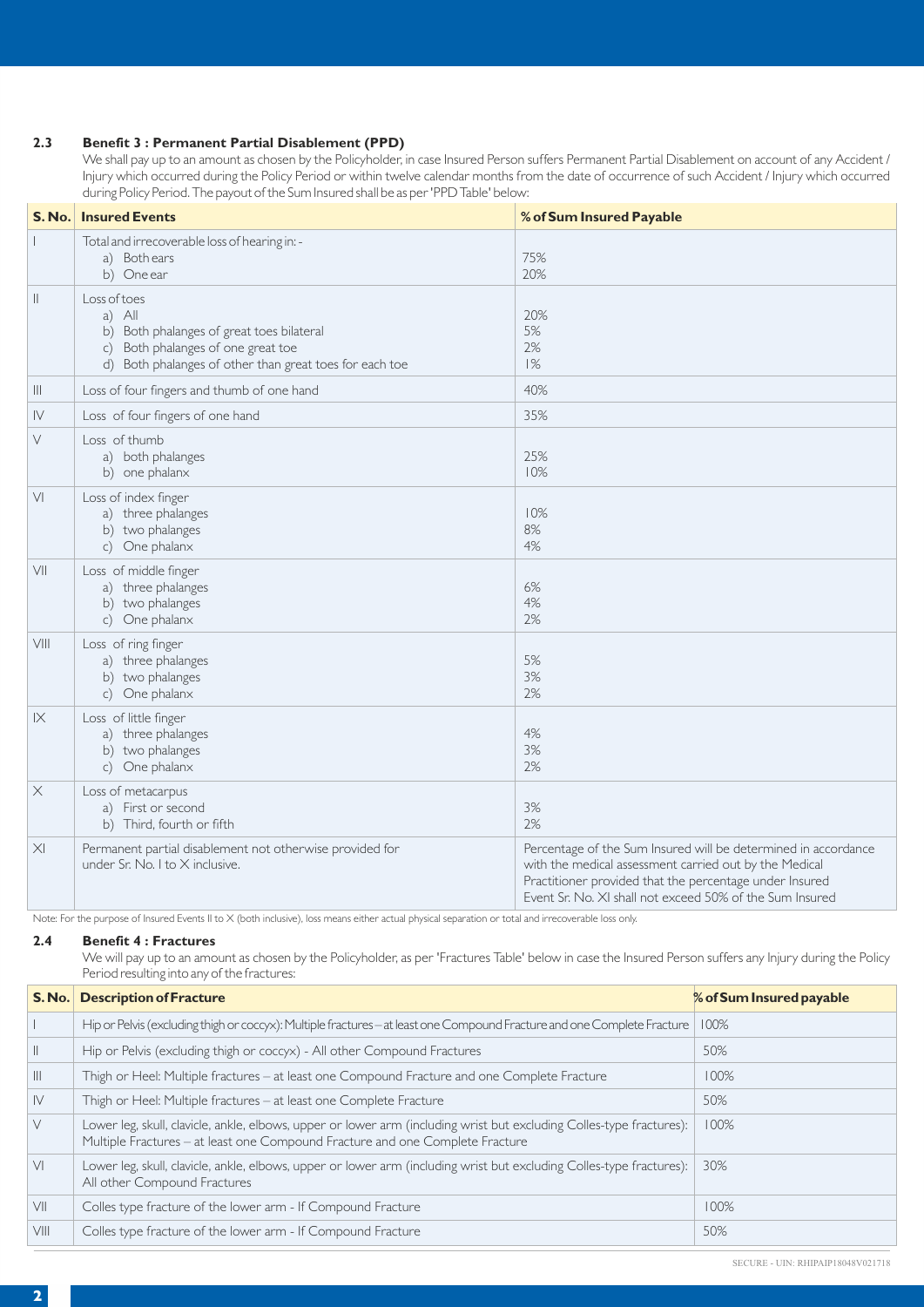# It is further agreed that:

- (i) If an Injury results in more than one of the 'Description of Fractures' above, then our maximum liability shall not exceed the Sum Insured.
- (ii) We shall not be liable to make any payment in respect of dislocation of bones or joints or in respect of Hairline Fractures or Simple Fractures.

For the purpose of this Benefit only:

- (i) Complete Fracture means a fracture where the bone is completely broken across and no connection is left between the pieces.
- (ii) Compound Fracture means a fracture where the bone breaks the skin and is exposed.
- (iii) Hairline Fracture means a mere crack in the bone.
- (iv) Simple Fracture means a fracture in which there is a basic and uncomplicated break in the bone and which in the opinion of a Medical Practitioner requires minimal and uncomplicated medical treatment.

# **2.5 Benefit 5 : Child Education**

We will pay an amount as chosen by the Policyholder, towards the education of the Insured Person's Child in case We pay a Claim under Benefit 1 or Benefit 2.

# **2.6 Benefit 6 : Major Diagnostic Tests**

We will reimburse the expenses incurred (up to an amount as chosen by the Policyholder) for carrying out any major diagnostic tests like CT Scan, MRI, etc. consequent to an Injury resulting in a Claim which is payable under Benefit 1 or Benefit 2 or Benefit 3, if these tests are undertaken on the written advise of a Medical Practitioner and are conducted within 3 months of occurrence of the Injury.

# **2.7 Benefit 7 : Disappearance**

In case the Insured Person's body cannot be located within I year after a forced landing, stranding, sinking or wrecking of a Common Carrier or in any event arising as a result of any Acts of God perils during the Policy Period and it can be reasonably concluded that such Insured Person has died as a result of such Accident, We will pay the Sum Insured (as chosen by the Policyholder) admitting the Claim under Benefit I. However, if it is later found that the Insured Person survived such an Accident / Injury for which we have paid the claim, the amount paid shall be paid back to Us.

# **2.8 Benefit 8 : Mobility Cover**

We will reimburse the expenses incurred (up to an amount as chosen by the Policyholder) for procuring medically necessary prosthetic devices (artificial devices replacing body parts, including artificial legs, arms or eyes), orthopaedic braces (including but not limited to arm, back or neck braces) and durable medical equipment (including but not limited to wheelchairs and Hospital beds) to assist the Insured Person's basic medical needs, consequent to an Accident / Injury. The expenses under this Benefit shall be paid only if the Claim is paid under Benefit 2 and such devices or equipment is procured on the written advice of a treating Medical Practitioner.

# **2.9 Benefit 9 : Burns**

If the Injury suffered by the Insured Person solely and directly results in any of the following second or third degree burn injuries, We will pay up to an amount as chosen by the Policyholder as per 'Burns' table below:

| <b>S. No.</b>  | <b>Description of Fracture</b>                                                       | Amount payable $=$ % of the                         |
|----------------|--------------------------------------------------------------------------------------|-----------------------------------------------------|
|                |                                                                                      | <b>Sum Insured applicable</b><br>under this Benefit |
|                | Third degree burns of 30% or more of the total body surface area                     | 100%                                                |
|                | Second degree burns of 30% or more of the total body surface area                    | 50%                                                 |
| $\mathbb{H}$   | Third degree burns of 20% or more, but less than 30% of the total body surface area  | 80%                                                 |
| $\mathsf{IV}$  | Second degree burns of 20% or more, but less than 30% of the total body surface area | 40%                                                 |
| $\vee$         | Third degree burns of 10% or more, but less than 20% of the total body surface area  | 40%                                                 |
| V <sub>1</sub> | Second degree burns of 10% or more, but less than 20% of the total body surface area | 20%                                                 |
| VII            | Third degree burns of 5% or more, but less than 10% of the total body surface area   | 20%                                                 |
| VIII           | Second degree burns of 5% or more, but less than 10% of the total body surface area  | $10\%$                                              |

Note: In case an Injury results in more than one of the 'Descriptions of Extent of Burn Injury' above, then Our maximum liability shall not exceed the Sum Insured.

#### **2.10 Benefit 10 : Domestic Road Ambulance**

If a Claim for any event under Benefit 1 or Benefit 2 or Benefit 3 or Benefit 4 or Benefit 9 or Optional Cover 1 or Optional Cover 4 or Optional Cover 6 or Optional Cover 9 of the Policy has been admitted, We will indemnify up to the specified amount as chosen by the Policyholder, in addition to any amount payable under that Benefit / Optional Cover, for the reasonable expenses necessarily incurred on availing Ambulance services offered by a Hospital or by an Ambulance service provider for the Insured Person's necessary transportation to the nearest Hospital in case of an Emergency provided that the necessity of the Ambulance transportation is certified by the treating Medical Practitioner.

# **2.11 Benefit 11 : Nursing Care**

We will pay for the expenses incurred (up to an amount as chosen by the Policyholder) towards hiring a Qualified Nurse with the purpose of providing care and convenience to the Insured Person to perform his daily activities consequent to any Accident / Injury resulting in Permanent Total Disablement / Permanent Partial Disablement, which facilitate his activities of daily living and are recommended by a Medical Practitioner in writing.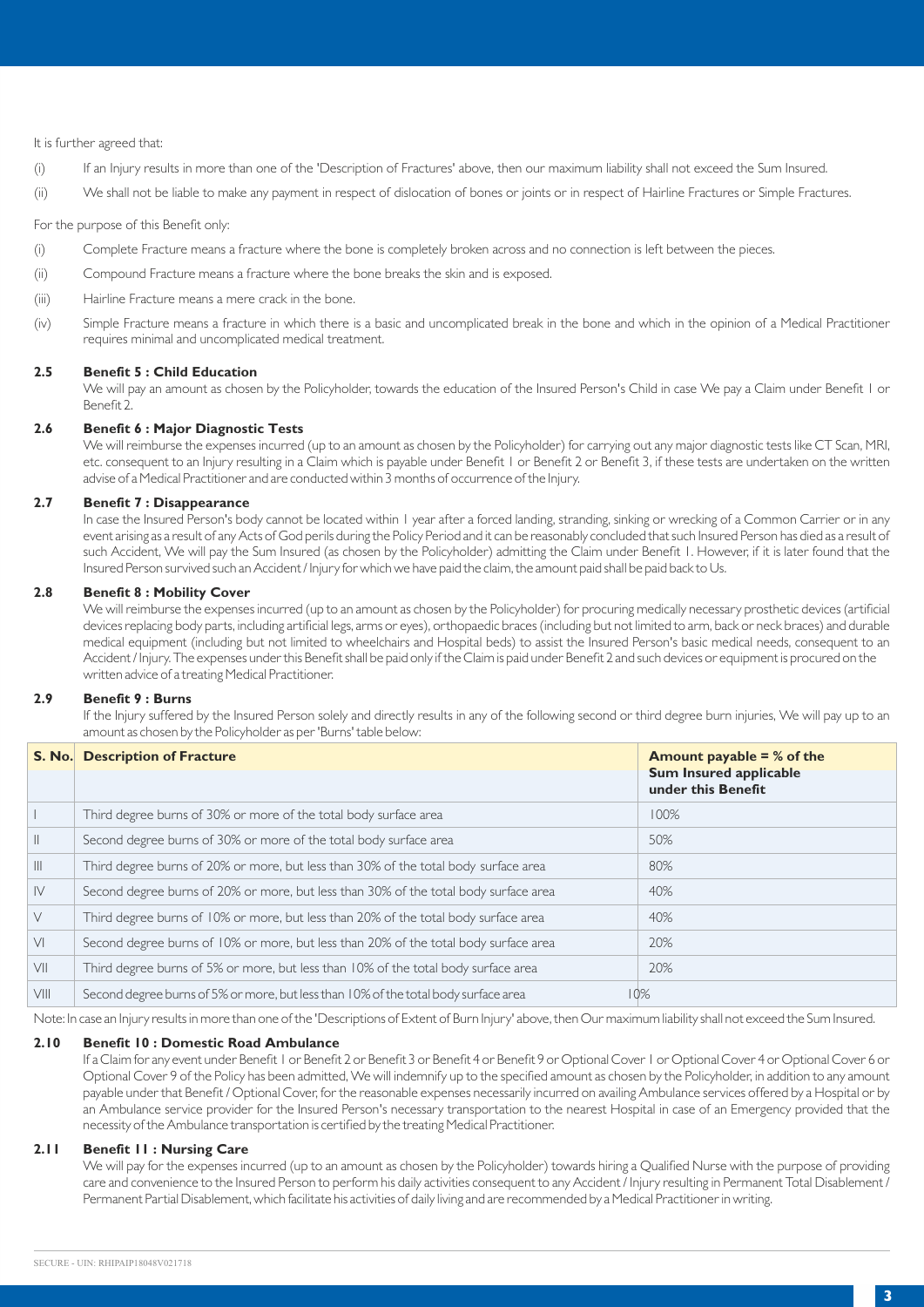# **2.12 Benefit 12 : Reconstructive Surgery**

In case the Insured Person is required to undergo reconstructive surgery consequent to any Accident / Injury, We will reimburse the Medical Expenses incurred (up to an amount as chosen by the Policyholder) on such reconstructive surgery at a Hospital only if the surgery is carried out within 30 days of Accident / Injury and We have admitted a Claim under Benefit 2 or Benefit 3.

# **2.13 Benefit 13 : Repatriation of Mortal Remains**

We will pay up to an amount as chosen by the Policyholder, for the transportation of Insured Person's body from the place of death to the city of last known address of the Insured Person as per Our records or as per the request of the Insured Person's family only if a Claim is payable under Benefit 1.

#### **2.14 Benefit 14 : Loyalty Benefit**

For each continuous and completed Policy Year, on subsequent renewal, We will enhance the Coverage amount pertaining to Benefit 1, Benefit 2 and Benefit 3 of last Policy Year, by flat 5% of the Sum Insured, on a cumulative basis, as a Loyalty Bonus:

The Benefit offering is subject to the conditions specified below:

- (i) The accrued Loyalty Bonus available in the renewed Policy at any point of time shall not exceed 50% of the Sum Insured (pertaining to Benefit 1, Benefit 2 and Benefit 3.
- (ii) The Loyalty Bonus which is accrued will only be available to those Insured Persons who were insured in a particular Policy Year and continue to be insured in the subsequent Policy Year as well.
- (iii) The entire Loyalty Bonus will be forfeited if the Policy is not continued / renewed on or before Policy Period End Date or the expiry of the Grace Period whichever is later.
- (iv) If Sum Insured under the Policy is increased (decreased) at the time of renewal, then the applicable Loyalty Bonus shall also be increased (decreased) in proportion to the Sum Insured, on the subsequent renewal.
- (v) A credit for accrued Loyalty Bonus would be provided regardless of Claim history in the previous Policy Year(s).

# **Optional Covers**

The Policy provides the following Optional Covers which can be opted either at the inception of the Policy or at the time of renewal.

#### **2.15 Optional Cover 1 : Accidental Hospitalization**

This Optional Cover aims at providing coverage for the following three sub-benefits:–

- **2.15.1 Hospitalization Expenses:** Through this cover, We will reimburse the Medical Expenses, up to a specified amount, incurred at a Hospital consequent to any Injury suffered by an Insured Person and undergoes In-patient Care Treatment or Day Care Treatment. (The list of Day Care Treatments is attached as Annexure-I)
- **2.15.2 Daily Allowance:** Through this cover, We will pay you a lump sum amount per day for each completed day of your Medically Necessary hospitalization up to a maximum of 5 days per Accidental Hospitalization subject to a deductible of 2 days. The payment shall be made only in case the In-Patient Hospitalization Expenses are payable.
- **2.15.3 Compassionate Visit:** In case an Insured Person is hospitalized for treatment of any Injury, We will reimburse the reasonable expenses incurred by an Immediate Family Member, towards the cost of economy class air ticket or equivalent, from the city of normal residence to the place of that Insured Person's Hospitalization, provided that such hospitalization is within 3 days from the occurrence of the Injury and the hospitalization is required for a minimum period of 5 consecutive days.

# **2.16 Optional Cover 2: Permanent Total Disablement Improvement**

Notwithstanding anything contrary to the coverage stated under Clause 2.2 (Benefit 2 'Permanent Total Disablement'), We agree to pay the amount as chosen by the Policyholder and as per the 'PTD Table' stated under Clause 2.2, in case the Insured Person suffers an Injury during the Policy Period, which directly results in the Insured Person's Permanent Total Disablement within 12 months from the date of Accident (including date of Accident).

The Coverage amount applicable under this Optional Cover will be over and above the amount payable under Benefit 2 'Permanent Total Disablement'. Claim pay-out under this Optional Cover triggers only when claim pay-out is triggered under Benefit 2.

# **2.17 Optional Cover 3: Permanent Partial Disablement Improvement**

Notwithstanding anything contrary to the coverage stated under Clause 2.3 (Benefit 3 'Permanent Partial Disablement'), We agree to pay the amount as chosen by the Policyholder and as per the 'PPD Table' stated under Clause 2.3, in case the Insured Person suffers an Injury during the Policy Period, which directly results in the Insured Person's Permanent Partial Disablement within 12 months from the date of Accident (including date of Accident).

The Coverage amount applicable under this Optional Cover will be over and above the amount payable under Benefit 3 'Permanent Partial Disablement'. Claim pay-out under this Optional Cover triggers only when claim pay-out is triggered under Benefit 3.

# **2.18 Optional Cover 4: Accidental Hospitalization Expenses**

Through this cover, We will reimburse the Medical Expenses, up to a specified amount, as chosen by the Policyholder, incurred at a Hospital consequent to any Injury suffered by an Insured Person and undergoes In-patient Care Treatment or Day Care Treatment. The amount assessed by Us under this Benefit shall be reduced by the specified Deductible amount, as chosen by the Policyholder, on each admitted Claim (The list of Day Care Treatments is attached as Annexure-I).

# **2.19 Optional Cover 5: Convalescence Benefit**

If an Insured Person suffers an Injury and undergoes Medically Necessary Hospitalization for a minimum specified period of days, We will pay a lump sum amount, as chosen by the Policyholder. This Benefit will be payable for a maximum of 3 times / 6 times in a Policy Year (for different injury causing events leading to Hospitalization), as chosen by the Policyholder.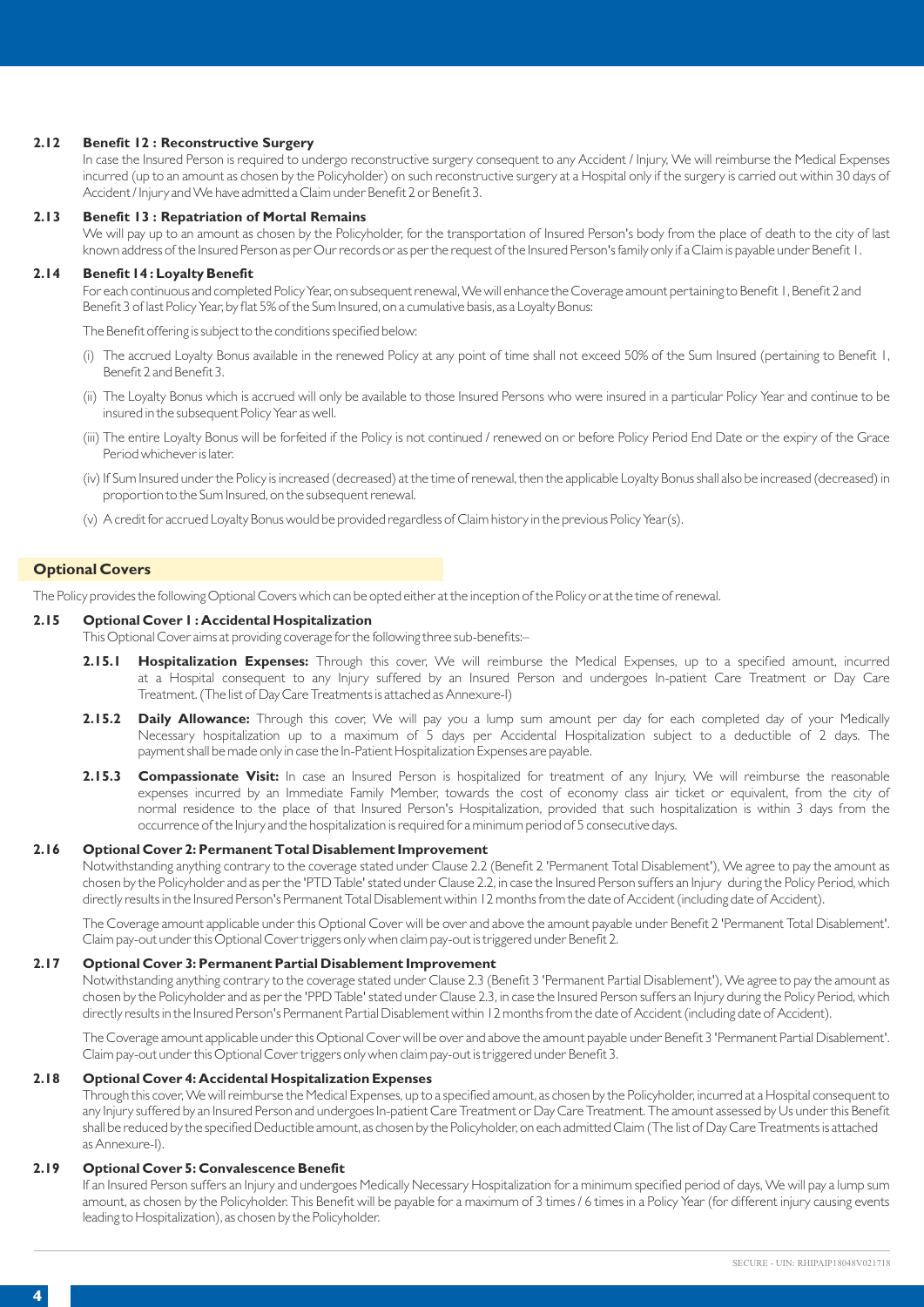# **2.20 Optional Cover 6: Accidental Hospitalization Daily Allowance**

If an Insured Person suffers an Injury and undergoes Medically Necessary In-Patient Hospitalization for a minimum specified period of days, We will pay an amount, as chosen by the Policyholder, for each continuous and completed period of 24 hours of Hospitalization of the Insured Person, provided that Our liability is confined up to a maximum number of days, as chosen by the Policyholder.

# **2.21 Optional Cover 7: Temporary Total Disablement (TTD)**

- a. If an Insured Person suffers an Accident during the Policy Period which is the sole and direct cause of a temporary disablement which completely prevents that Insured Person from performing each and every duty pertaining to his employment or occupation, then We will pay an amount as chosen by the Policyholder, for each continuous and completed week of the Insured Person's Temporary Total Disablement, provided that:
	- (i) For a single claim, maximum duration till which this Optional Cover will be payable is 100 weeks from the date of the Accident and if the Insured Person is disabled for a part of a week, then only a proportionate part of the weekly benefit will be payable.
	- (ii) For the purpose of this Optional Cover only, Temporary Total Disablement means the temporary and total inability of an Insured Person to engage in any occupation or any gainful employment while that Insured Person is under the regular care of, and acting in accordance with, the instructions or on the written advice from the treating Medical Practitioner and is confined to bed.
	- (iii) We will not pay any amount in excess of the Insured Person's base weekly income excluding overtime, bonuses, tips, commissions, or any other special compensation.
	- (iv) Our liability to make payment under this Optional Cover shall commence only upon completion of the period of Deductible on number of weeks, as chosen by the Policyholder.

# **2.22 Optional Cover 8: Accidental OPD Cover**

If an Insured Person suffers an Injury during the Policy Period, that requires the Insured Person to take an OPD treatment, then We will indemnify the Insured Person, for the Medical expenses incurred up to the amount as chosen by the Policyholder, subject to the following conditions:

- (i) A maximum of 4 consultations (or diagnostics) will be admissible for the same 'Injury causing event'.
- (ii) The amount assessed by Us on each admitted Claim for the Insured Person under this Optional Cover shall be reduced by a Deductible amount as chosen by the Policyholder. We shall be liable to make payment under the Policy for any Claim in respect of the Insured Person only when the Deductible on that Claim is exhausted.
- (iii) After the applicable Deductible, a specified Co-payment (as chosen by the Policyholder) shall be applicable to each and every Claim made.
- (iv) Re-imbursement towards claims incurred in a Policy year can be claimed only twice during that Policy Year.
- (v) Clause 3 (b) (ix) under Permanent Exclusions, is superseded to the extent covered under this Optional Cover.

# **2.23 Optional Cover 9: Common Carrier Mishap Cover**

If the Insured Person suffers an Injury which results in Accidental Death (or Permanent Total Disablement, if Benefit 2 is offered in the plan), within 12 months of such Injury sustained which is lead solely and directly due to an Accident, occurred during the Policy Period, whilst mounting into or dismounting from or travelling in a Common Carrier on a valid ticket, We will pay additional 100% of the Sum Insured of Benefit 1 (or Benefit 2, if applicable). In case of an Insured Event, where only 50% of Sum Insured is payable, We will pay an additional 50% of Sum Insured under this Optional Cover.

#### **3. Permanent Exclusions**

#### (a) Exclusions applicable to all the Benefits and Optional Covers:

Any Claim in respect of any Insured Person for, arising out of or directly or indirectly due to any of the following shall not be admissible, unless expressly stated to the contrary elsewhere in the Policy:

- (i) Any Illness including any pre-existing condition or its complications except where an Insured Event under general conditions applicable to all Benefits resulting from an illness which arises directly as a consequence of an Injury sustained during the Policy Period;
- (ii) Any pre-existing injury or disability;
- (iii) The Insured Person operating or learning to operate any aircraft or performing duties as a member of a crew on any aircraft or Scheduled Airline or any airline personnel;
- (iv) The Insured Person flying in an aircraft other than as a fare paying passenger in a Scheduled Airline;
- (v) Any intentional self-inflicted injury, suicide or attempted suicide, sexually transmitted conditions, mental or nervous conditions, insanity, disorder or depression;
- (vi) Influence of drugs , alcohols or other intoxications or hallucinogens;
- (vii) War (whether declared or not) and warlike occurrence or invasion, acts of foreign enemies, hostilities, civil war, rebellion, revolutions, insurrection, mutiny, military or usurped power, seizure, capture , arrest, restraints and detainments of all kinds; Insured event occurring in a civilian nation (Please refer to Annexure - II for list of Civilian nations);
- (viii) Participation in actual or attempted felony, riots, civil commotion or criminal misdemeanour;
- (ix) A complication of infection with human immune deficiency virus (HIV) or any variance including acquired immune deficiency syndrome (AIDS) and AIDS Related complex (ARC) or venereal diseases;
- (x) The Insured Person engaging in sporting activities in so far as they involve the training for or participation in competitions of professional sports, unless declared beforehand and agreed by Us in writing subject to additional premium being received and incorporated accordingly in the Policy;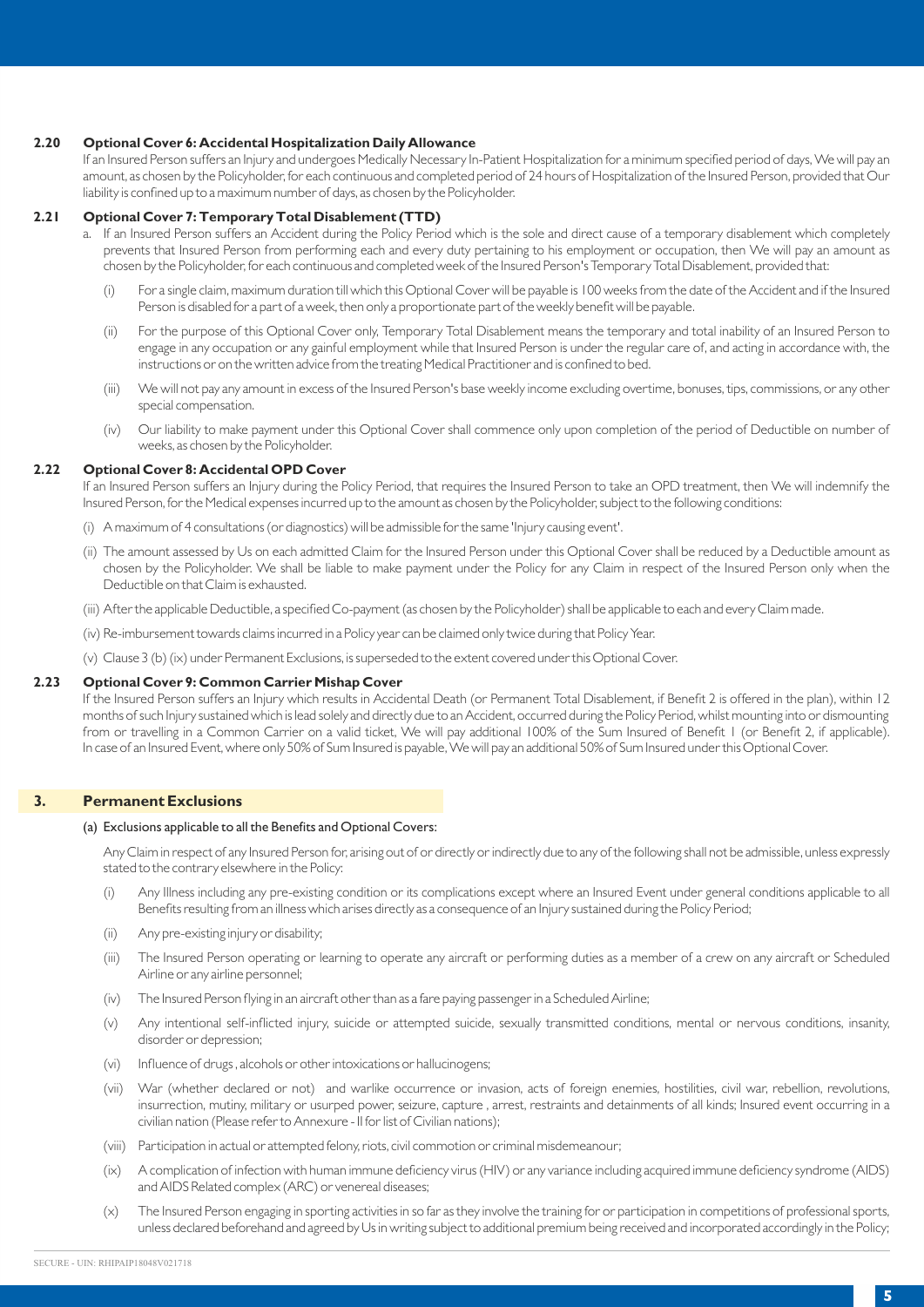- (xi) Any act resulting in breach of law committed by the Insured Person with a criminal intent;
- (xii) The Insured Person serving in any branch of the military, navy or air-force or any branch of armed Forces or any paramilitary forces;
- (xiii) Radioactive contamination whether arising directly or indirectly or any consequential loss thereof, ionizing radiation, toxic, explosive or other hazardous properties of nuclear material;
- (xiv) The Insured Person working in or with mines, tunnelling or explosives or involving electrical installation with high tension supply or conveyance testing or oil rigs work or ship crew services or as jockeys or circus personnel or aerial photography or engaged in Hazardous Activities;
- (xv) Nuclear, chemical or biological attack or weapons, contributed to, caused by, resulting from, or from any other cause or event contributing concurrently or in any other sequence to the loss, claim or expense. For the purpose of this exclusion:
	- I. Nuclear attack or weapons means the use of any nuclear weapon or device or waste or combustion of nuclear fuel or the emission, discharge, dispersal, release or escape of fissile or fusion material emitting a level of radioactivity capable of causing incapacitating disablement or death.
	- II. Chemical attack or weapons means the emission, discharge, dispersal, release or escape of any solid, liquid or gaseous chemical compound which, when suitably distributed, is capable of causing incapacitating disablement or death.
	- III. Biological attack or weapons means the emission, discharge, dispersal, release or escape of any pathogenic (disease producing) microorganisms and/or biologically produced toxins (including genetically modified organisms and chemically synthesised toxins) which are capable of causing incapacitating disablement or death.
- (xvi) Impairment of the Insured Person's intellectual faculties by abuse of stimulants or depressants or by the illegal use of any solid, liquid or gaseous substance.
- (xvii) Any claim related to Hazardous Activities.
- (xvii) Persons whilst working with in underground mines or surface mining, explosives, press, activities like racing on wheels or horseback, winter sports, canoeing involving white water rapids, any bodily contact sport.
- (xix) External Congenital Anomaly or any complications or conditions arising therefrom.
- (xx) Bacterial infections (except pyogenic infection which occurs through an Accidental cut or wound).
- (xxi) Treatments rendered by a Doctor who shares the same residence as an Insured Person or who is a member of an Insured Person's family.
- (xxii) Any change of profession after inception of the Policy which results in the enhancement of Our risk, if not accepted and endorsed by Us on the schedule of Policy Certificate.
- (xxiii) As a result of any curative treatments or interventions that the Insured Person has carried out or have carried out on the Insured Person's body.
- (xxiv) Any treatment arising from or traceable to pregnancy (including voluntary termination), miscarriage (unless due to an Accident), childbirth, maternity (including caesarian section), abortion or complications of any of these. This exclusion will not apply to ectopic pregnancy.
- (xxv) Claim arising out of mental illness, psychiatric or psychological disorders.

# (b) Additional Exclusions applicable to Optional Covers related to Hospitalization occurring due to Injury:

- (i) Any condition directly or indirectly caused by or associated with any sexually transmitted disease, including Genital Warts, Syphilis, Gonorrhoea, Genital Herpes, Chlamydia, Pubic Lice and Trichomoniasis, Acquired Immuno Deficiency Syndrome (AIDS) whether or not arising out of HIV, Human T-Cell Lymphotropic Virus Type III (HTLV–III or IITLB-III) or Lymphadinopathy Associated Virus (LAV) or the mutants derivative or Variations Deficiency Syndrome or any Syndrome or condition of a similar kind.
- (ii) Any treatment arising from or traceable to any fertility, infertility, sub fertility or assisted conception procedure or sterilization, birth control procedures, hormone replacement therapy, contraceptive supplies or services including complications arising due to supplying services or Assisted Reproductive Technology.
- (iii) Treatment taken from anyone who is not a Medical Practitioner or from a Medical Practitioner who is practicing outside the discipline for which he is licensed or any kind of self-medication.
- (iv) Experimental, investigational or unproven treatments which are not consistent with or incidental to the diagnosis and treatment of the positive existence or presence of any Illness for which confinement is required at a Hospital. Any Illness or treatment which is a result or a consequence of undergoing such experimental or unproven treatment.
- (v) Any expenses incurred on prosthesis, corrective devices, external durable medical equipment of any kind, like wheelchairs, walkers, belts, collars, caps, splints, braces, stockings of any kind, diabetic footwear, glucometer/thermometer, crutches, ambulatory devices, instruments used in treatment of sleep apnea syndrome (C.P.A.P) or continuous ambulatory peritoneal dialysis (C.A.P.D.) and oxygen concentrator for asthmatic condition, cost of cochlear implants.
- (vi) Any treatment related to sleep disorder or sleep apnea syndrome, general debility convalescence, cure, rest cure, health hydros, nature cure clinics, sanatorium treatment, Rehabilitation measures, private duty nursing, respite care, long-term nursing care, custodial care or any treatment in an establishment that is not a Hospital.
- (vii) All expenses related to donor screening, treatment, including surgery to remove organs from the donor, in case of transplant surgery.
- (viii) Alternative Treatment
- (ix) OPD treatment
- (x) Treatment received outside India.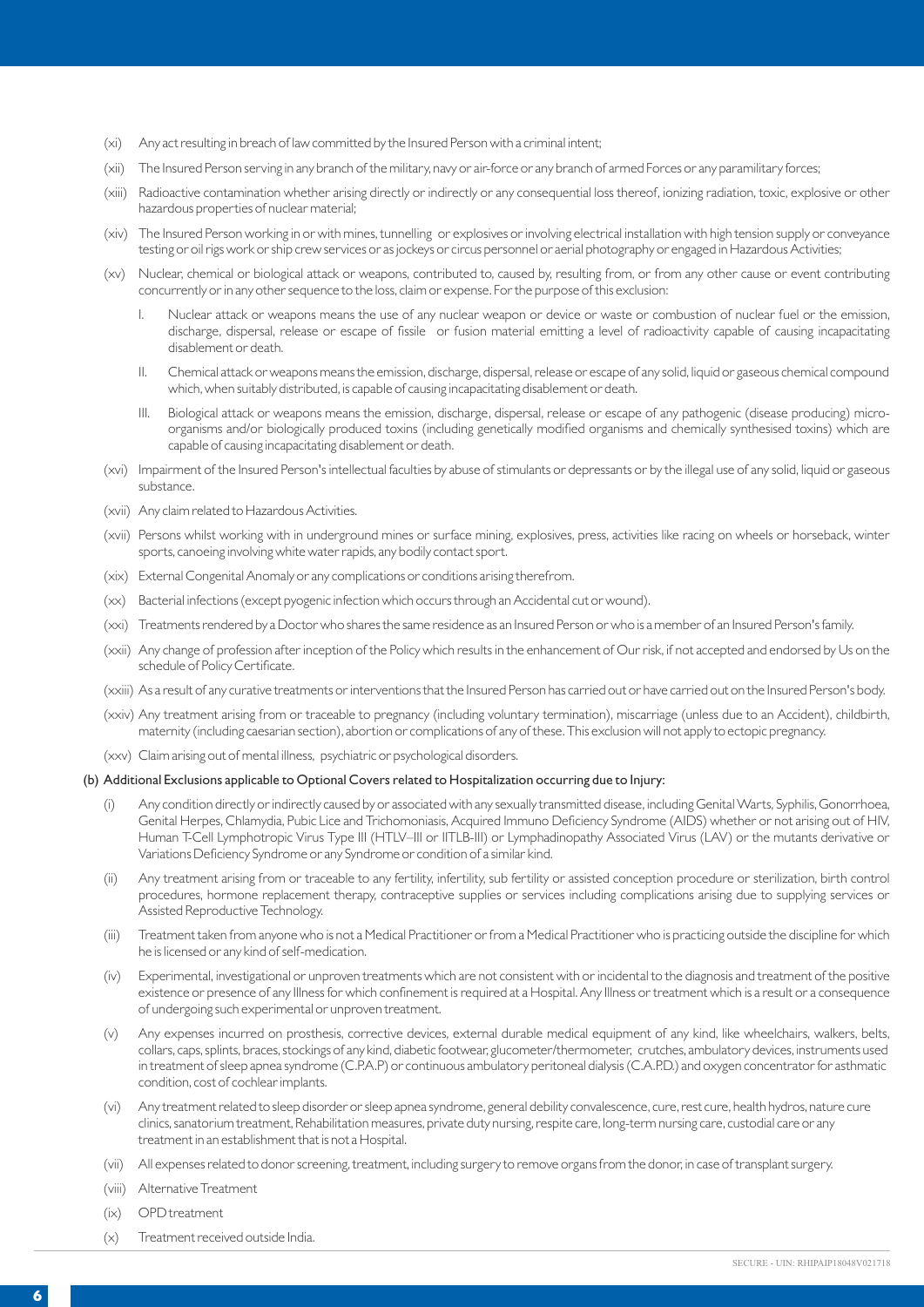- (xi) Charges incurred at Hospital primarily for diagnostic, X-ray or laboratory examinations not consistent with or incidental to the diagnosis and treatment of the positive existence or presence of any Illness or Injury, for which In-patient Care/ Day Care Treatment is required.
- (xii) Any charges incurred to procure any medical certificate, treatment or Illness related documents pertaining to any period of Hospitalization or Illness.
- (xiii) Personal comfort and convenience items or services including but not limited to T.V. (wherever specifically charged separately), charges for access to telephone and telephone calls (wherever specifically charged separately), foodstuffs (except patient's diet), cosmetics, hygiene articles, body or baby care products and bath additive, barber or beauty service, guest service as well as similar incidental services and supplies.
- (xiv) Expenses related to any kind of RMO charges, service charge, surcharge, admission fees, registration fees, night charges levied by the hospital under whatever head.
- (xv) Any Hospitalization primarily for investigation and / or diagnosis purpose.
- (xvi) Treatment taken in Black Listed Hospitals (as per Annexure III) except in case of emergency Hospitalization.

In addition to the foregoing, any loss, claim or expense of whatsoever nature directly or indirectly arising out of, contributed to, caused by, resulting from, or in connection with any action taken in controlling, preventing, suppressing, minimizing or in any way relating to the above is also excluded.

# **4. Portability**

The Policyholder and / or Insured Person can apply to Us for a health insurance policy only in case the proposed Insured Person is covered without any break under any individual health insurance policy from any Indian non-life insurance company or Health Insurance Company registered with the IRDAI or any group health insurance policy from Us.

\* Note: Portability provisions will apply even if the Insured Person migrates to any other health insurance policy.

# **5. Claims Intimation, Assessment and Management**

Upon the occurrence of any event or Injury that may give rise to a Claim under this Policy, then as a condition precedent to Our liability under the Policy, the Policyholder or Insured Person (or the Nominee or legal heir, in case the Insured Person is deceased) shall undertake all the following, in addition to any specific requirements specified within the Benefit / Optional Cover under which the Claim is made:

# **5.1 Claim Intimation**

- (i) If any Injury is suffered or any other contingency occurs which has resulted in a Claim or may result in a Claim under the Policy, We shall be notified with full particulars within 48 hours from the date of occurrence of event or before the Insured Person's discharge from Hospital, either at Our call center or in writing.
- (ii) If the Insured Person is to undergo planned Hospitalization, the Policyholder or Insured Person shall give written intimation to Us, about the proposed Hospitalization at least 48 hours prior to the planned date of admission to Hospital.
- (iii) At the time of intimation of Claim, We may require details like Policy Number, Name of the Policyholder, Name of the Insured Person in respect of whom the Claim is being made, Nature of Injury or any other information, documentation or details requested by Us.

# **5.2 Claim Procedure**

- (i) Any claim under this Policy would be processed or settled through reimbursement mode, except for Hospitalization incurred due to an Accident, which can be processed through Cashless Facility as well, at any of our Network Provider.
- (ii) It is agreed and understood that in all cases where intimation of a Claim has been provided under this provision, all the information and documentation specified by Us, shall be submitted (at the Insured Person's expense) to Us immediately and in any event within 30 days of Insured Person's discharge from Hospital or completion of treatment or date of loss, whichever is later.

#### **5.3 Claim Documentation**

- (i) All the Claim documents and related information shall be submitted along with a completed and signed claim form to Us at the earliest and in any event within 30 days of occurrence of the event in respect of all Claims. However, We shall condone delay on merit for delayed Claims where delay is proved to be for reasons beyond the control of the Policyholder or the Insured Person.
- (ii) We reserve the right to seek additional documents depending upon the cause of Claim or the Benefit / Optional Cover under which the Claim is made.
- (iii) We will only accept bills/invoices/medical treatment related documents which are made in the Insured Person's name. Only in the event that original bills, receipts, prescriptions, reports or other documents have already been given to any other insurance company, We will accept properly verified photocopies of such documents attested by such other insurance company along with an original certificate of the extent of payment received from such insurance company.

#### **5.4 Policyholder's Or Insured Person's Or Claimant's Duty At The Time Of Claim**

- (i) All reasonable steps and measures must be taken to avoid or minimize the quantum of any Claim that may be made under this Policy.
- (ii) Intimation of the claim and submission or provision of all information and documentation shall be made promptly and in any event in accordance with the procedures and within the specified timeframes of the Policy, under which the Claim is being made.
- (iii) The Insured Person will, at Our request, submit himself / herself for a medical examination by the Company's nominated Medical Practitioner as often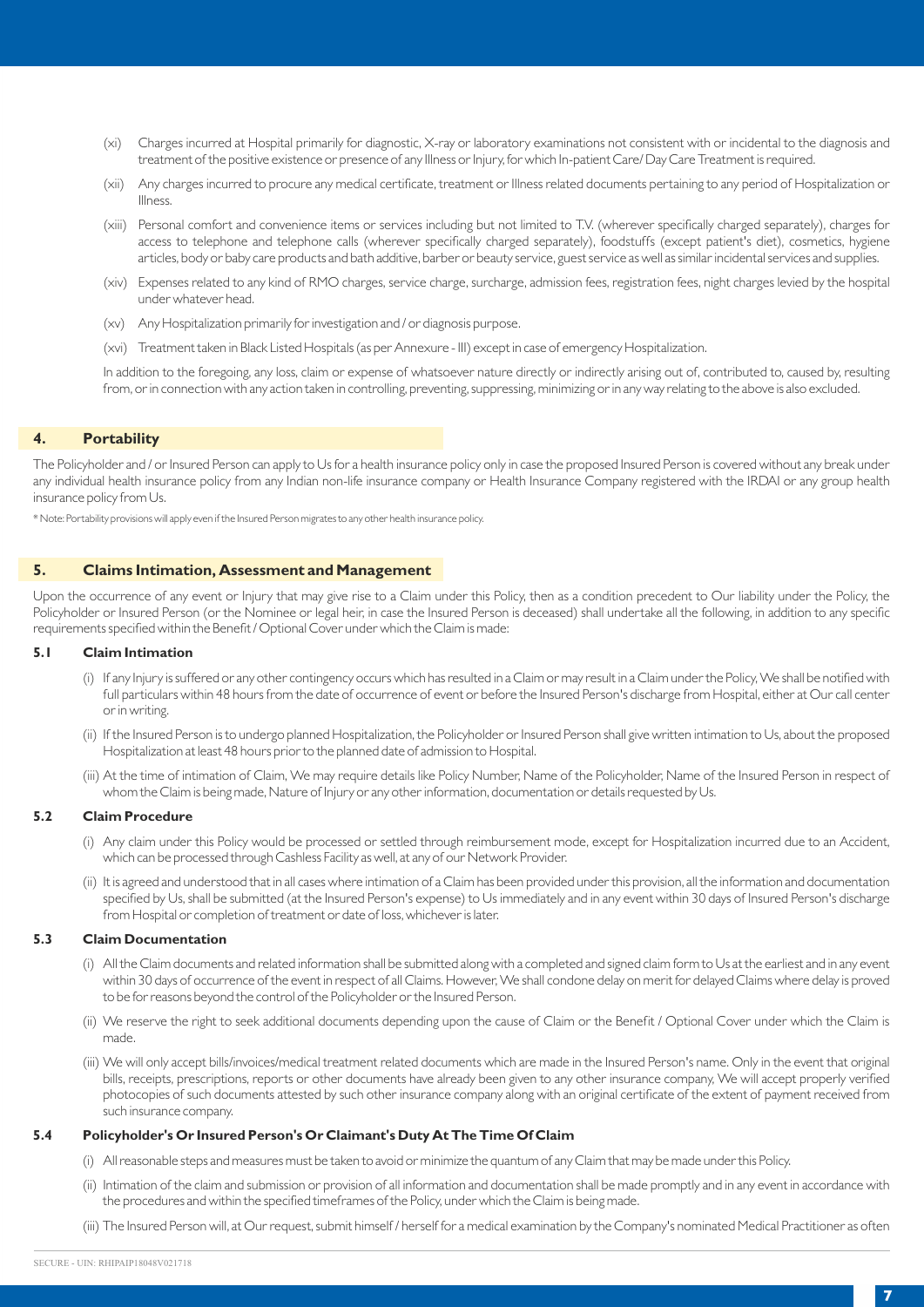as We consider reasonable and necessary. The cost of such examination will be borne by Us.<br>(iv) Our Medical Practitioner and representatives shall be given access and co-operation to

- Our Medical Practitioner and representatives shall be given access and co-operation to inspect the Insured Person's medical and hospitalization records and to investigate the facts and examine the Insured Person.
- (v) We shall be provided with complete documentation and information which We have requested to establish Our liability for the Claim, its circumstances and its quantum.

#### **5.5 Claim Assessment and Payment Terms**

- (i) All admissible Claims under this Policy shall be assessed by Us directly. The Claim amount assessed would be deducted from the Sum Insured / Coverage amount of respective Benefit or Optional Cover.
- (ii) We shall have no liability to make payment of a Claim under the Policy in respect of an Insured Person during the Policy period, once the applicable Sum Insured / Coverage amount under respective Benefit or Optional Cover for that Insured Person is exhausted.
- (iii) All payments under this Policy shall be made in Indian Rupees and within India.
- (iv) In the event of death of the Policyholder, We will pay the nominee (as named in the Policy Certificate) and in case of no nominee at its discretion to the legal heirs of the Policyholder whose discharge shall be treated as full and final discharge of its liability under the Policy.
- (v) On payment of renewal premium, the Insured Person shall give written notice to Us of any disease, physical defect or infirmity or change in occupation or profession, with respect to the Insured Person.
- (vi) If the Insured Person suffers a relapse within 45 days from the date of discharge from the Hospital for which a Claim has been made, then such relapse shall be deemed to be part of the same Claim.
- (vii) We shall settle any Claim within 30 days of receipt of all the necessary documents/ information as required for settlement of such Claim and sought by Us. We shall provide the Insured Person an offer of settlement of Claim, and upon acceptance of such offer by the Insured Person, We shall make payment within 7 days from the date of receipt of such acceptance. In case there is delay in the payment beyond the stipulated timelines, We shall pay additional amount as interest at a rate which is 2% above the bank rate prevalent at the beginning of the financial year in which the claim is reviewed by it. For the purpose of this clause, 'bank rate' shall mean the existing bank rate as notified by Reserve Bank of India, unless the extent regulation requires payment based on some other prescribed interest rate.
- (viii) The Claim shall be paid only for the Policy Period in which the Insured event which gives rise to a Claim under this Policy occurs.

## **6. Salient Features**

#### **6.1 Free Look Period**

- (i) The Policyholder may, within 15 days from the receipt of the Policy document, return the Policy stating reasons for his objection, if the Policyholder disagrees with any Policy terms and conditions.
- (ii) If no Claim has been made under the Policy, We will refund the premium received after deducting proportionate risk premium for the period on cover, and stamp duty charges. If only part of the risk has commenced, such proportionate risk premium shall be calculated as commensurate with the risk covered during such period. All rights under the Policy will immediately stand extinguished on the free look cancellation of the Policy.
- (iii) Provision for Free look period is not applicable and available at the time of renewal of the Policy.

#### **6.2 Premium**

The premium charged under the policy depends upon the Plan, Sum Insured chosen, tenure and Optional Covers taken and the health status of the individual.

The premium rates for the plans offered are annexed hereto with the prospectus.

#### **6.3 Cancellation / Termination**

- a. We may at any time, cancel this Policy on grounds as specified in Clause 6.1 and We shall have no liability to make payment of any claims and the premium paid shall be forfeited to Us and no refund of premium shall be effected by Us, by giving 15 days' notice in writing by Registered Post Acknowledgment Due / recorded delivery to the Policyholder or Insured Person at his last known address.
- b. The Policyholder may also give 15 days' notice in writing, to Us, for the cancellation of this Policy, in which case We shall from the date of receipt of the notice, cancel the Policy and refund the premium for the unexpired period of this Policy at the short period scales as mentioned below, provided no Claim has been made under the Policy and full premium has been received under the Policy.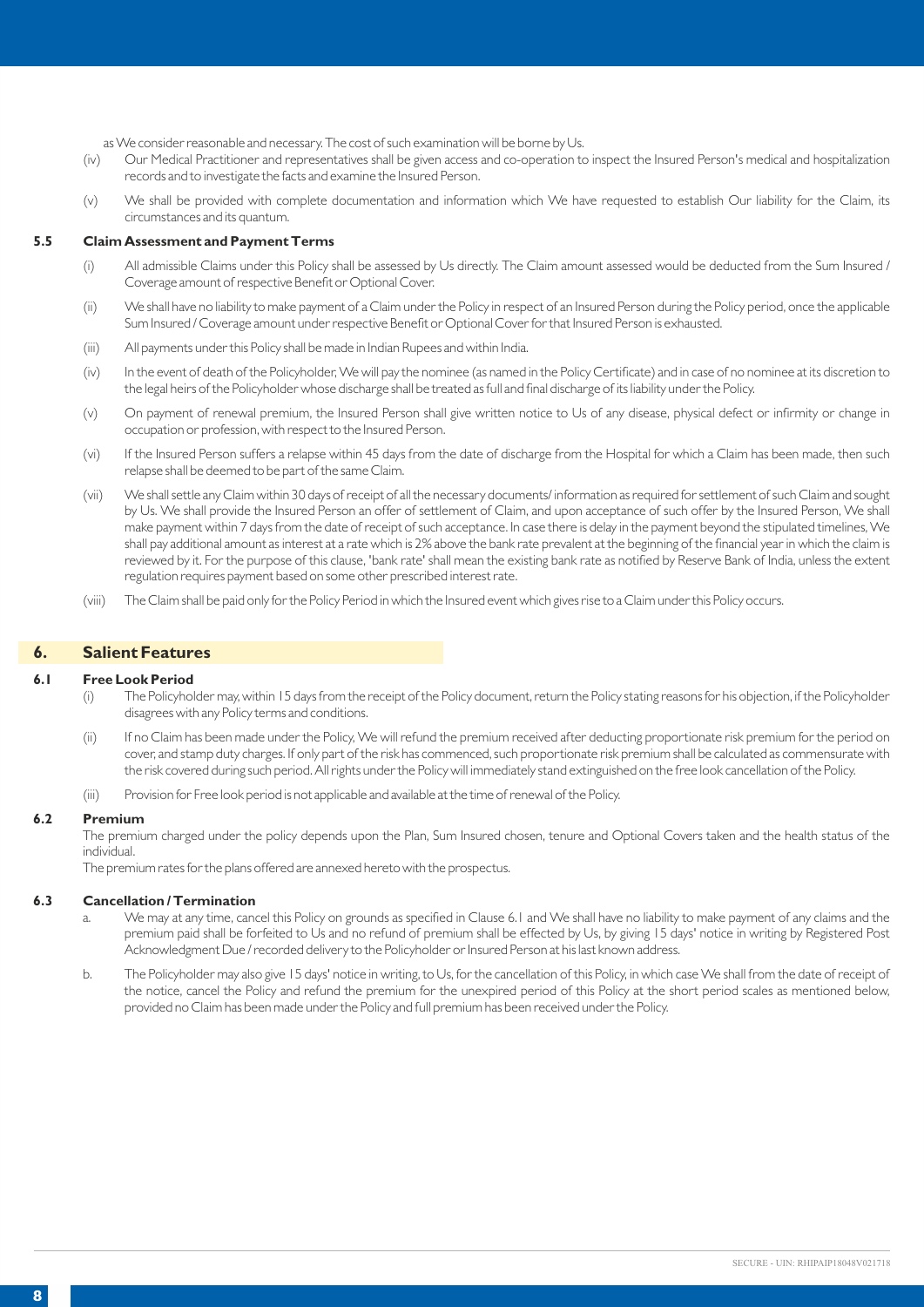# Refund % to be applied on premium received.

| Cancellation date up to (x months)<br>from Policy Period Start Date | I Year | 2 Year | 3 Year |
|---------------------------------------------------------------------|--------|--------|--------|
| Upto I month                                                        | 75.0%  | 87.5%  | 91.0%  |
| I month to 3 months                                                 | 50.0%  | 75.0%  | 88.5%  |
| 3 months to 6 months                                                | 25.0%  | 62.5%  | 75.0%  |
| 6 months to 12 months                                               | 0.0%   | 50.0%  | 66.5%  |
| 12 months to 15 months                                              | N.A.   | 25.0%  | 50.0%  |
| 15 months to 18 months                                              | N.A.   | 12.5%  | 41.5%  |
| 18 months to 24 months                                              | N.A.   | 0.0%   | 33.0%  |
| 24 months to 30 months                                              | N.A.   | N.A.   | 8.0%   |
| Beyond 30 months                                                    | N.A.   | N.A.   | 0.0%   |

- c. In case of demise of the Policyholder,
	- (i) Where the Policy covers only the Policyholder, this Policy shall stand null and void from the date and time of demise of the Policy holder.
	- (ii) Where the Policy covers other Insured Persons, this Policy shall continue till the end of Policy Period or next premium due whichever is earlier. If the other Insured Persons wish to continue with the same Policy, We will renew the Policy subject to the appointment of a policyholder provided that:
		- I. Written notice in this regard is given to Us before the Policy Period End Date; and
		- II. A person over Age 18 who satisfies Our criteria to become a Policyholder.

Note: Our liability in respect of an Insured Person shall cease upon making any refund of premium under this Policy in accordance with the terms and conditions hereof in respect of such an Insured Person and the benefit in respect of that Insured Person shall forthwith terminate.

#### **6.4 Underwriting**

The proposal shall be subjected to individual underwriting based on the annual income and the sum insured proposed for each prospect.

Post the underwriting review, the underwriter may:

- Accept the proposal as is
- Reject the proposal
- Accept the proposal with loading (as per Underwriting policy of the Company)

# **Loading Parameters:**

| Sr. No. | <b>Description</b>                                                                                             | Loading |
|---------|----------------------------------------------------------------------------------------------------------------|---------|
|         | Occupations belonging to higher risk class<br>(eg.: Taxi drivers, Airline ground-staff, Bus and Car Mechanics) |         |
|         | Involved in Adventure Sport / Extreme Sports *                                                                 |         |

NOTE: The applicable loadings are additive in nature (i.e. maximum 40%).

\* Engagement in sporting activities under Clause 3 (a) (x) under 'permanent exclusions' is waived off on payment of additional premium if insured declares beforehand and agreed by us in writing.

# **6.5 Multiple Policies**

In case you are covered under more than one indemnity insurance policies, with Us or with other insurers, You shall have the right to settle the Claim with any of the Company, provided that the Claim amount payable is up to Sum Insured of such Policy.

In case the Claim amount exceeds the Sum Insured, then You shall have the right to choose the companies with whom the Claim is to be settled. Further, You shall have the right to choose the companies from whom you want to claim the balance amount. You shall only be indemnified the hospitalization costs in accordance with terms & conditions of chosen Policy. This clause shall not apply to any Benefit offered on a fixed benefit basis.

#### **6.6 Renewal Terms**

- i. This Policy will automatically terminate on the Policy Period End Date. All renewal applications and requisite premium shall be given to Us on or before the Policy Period End Date provided the policy is in force and in any event before the expiry of the Grace Period. The Policyholder shall give Us written notice along with the renewal application of any material changes to the risk insured under the Policy. If no such written notice is received by Us along with the renewal application, it shall be deemed that there is no material change to the risk.
- ii. For the purpose of this provision, Grace Period means a period of 30 days immediately following the Policy Period End Date during which a payment can be made to renew this Policy without loss of continuity benefits. Coverage is not available for the period for which premium is not received by Us and We shall not be liable for any Claims incurred during such period. This Clause is applicable at Person level.
- iii. Renewal shall be offered lifelong. We will ordinarily not refuse to renew the Policy except on grounds of fraud, moral hazard or misrepresentation or non-co-operation by the Insured.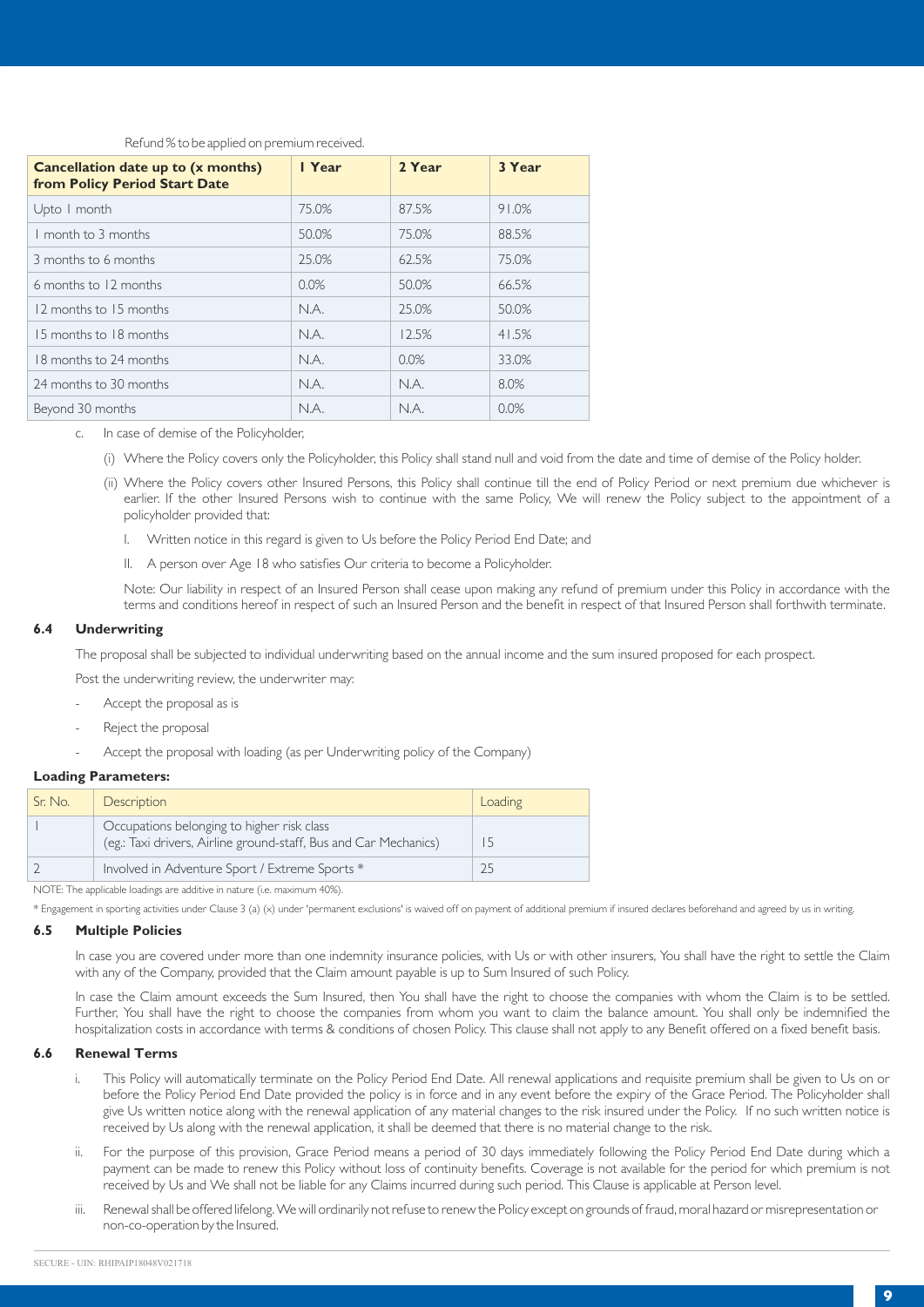- We may revise the renewal premium payable under the Policy provided that revisions to the renewal premium are in accordance with the IRDAI rules and regulations as applicable from time to time. Change in rates will be applicable from the date of approval by the Authority and shall be applied only prospectively thereafter for new policies and at the date of renewal for renewals.
- v. This product may be withdrawn / modified by Us after due approval from IRDAI. In case this product is withdrawn / modified by Us, this Policy can be renewed under the then prevailing Health Insurance Product or its nearest substitute approved by IRDAI. We shall duly intimate Policyholder at least three months prior to the date of such withdrawal / modification of this product and the options available to Insured Person at the time of renewal of this policy.
- vi. No loading based on individual claim experience shall be applicable on renewal premium payable.
- vii. Sum Insured can be increased / decreased only at the time of renewal. However, increase in Sum Insured may require further Underwriting.
- viii. If Claim has been made under Benefit 1, 2 or 3 and 100% of the Sum Insured has been exhausted then the policy would not be renewed for that Insured Person.

# **6.7 Grievance Redressal**

We have developed proper procedures and effective mechanism to address Your complaints. We are committed to comply with the Regulations, standards which have been set forth in the Regulations, Circulars issued by the Authority (IRDAI) from time to time in this regard.

(a) If You/Insured Person has a grievance that You/Insured Person wishes Us to redress, You/Insured Person may contact Us with the details of the grievance through:

Website: www.careinsurance.com Email: customerfirst@careinsurance.com Contact No.:1800-102-4488, 1800-102-6655 Fax: 1800-200-6677 Courier: Any of Our Branch Office or corporate office

You / Insured Person may also approach the grievance cell at any of Our branches with the details of your grievance during Our working hours from Monday to Friday.

(b) If You/Insured Person is not satisfied with Our redressal of Your/Insured Person's grievance through one of the above methods, You/Insured Person may contact Our Head of Customer Service at: Head – Customer Services,

Unit No. 604 - 607, 6th Floor, Tower C, Unitech Cyber Park, Sector-39, Gurugram -122001 (Haryana)

Exclusively for Senior Citizens, the Company has a separate extension on the Customer Service Toll Free Number. This separate customer service channel prioritizes and routes any kind of request / grievance raised by Senior Citizens through various fast track internal escalations leading to lesser Turn-Around-Time (TAT) for request / grievance addressal.

You / Insured Person may approach the nearest Insurance Ombudsman for resolution of the grievance. Details of Insurance Ombudsman offices are available at IRDAI website: www.irda.gov.in, or on our website at www.careinsurance.com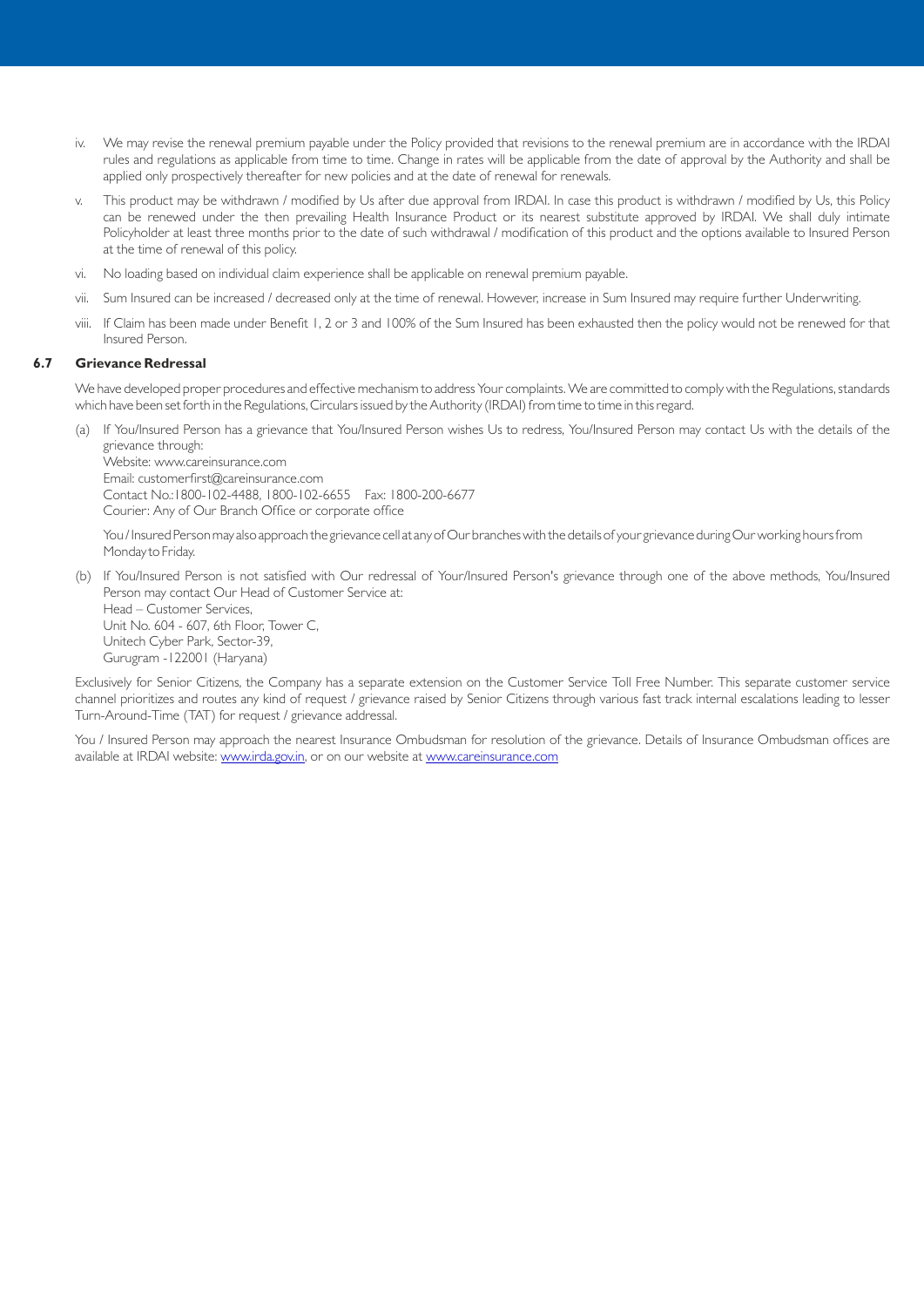# **Schedule of Discounts**

| S.No.          | <b>Description</b>                                                                                                                              | <b>Discount</b>        |          |  |
|----------------|-------------------------------------------------------------------------------------------------------------------------------------------------|------------------------|----------|--|
|                |                                                                                                                                                 | No. of persons         | Discount |  |
|                | Family discount - This discount shall be applicable if more than one persons of<br>the same family are covered in the same policy, individually | 2 members<br>and above | 5%       |  |
| $\overline{2}$ | Discount for Employees and their dependents of CHIL, CHIL's Promoters<br>and its Subsidiaries / Affiliates.                                     |                        | 15%      |  |
| 3              | Discount for multi-year policies (on single premium)                                                                                            | No. of years           | Discount |  |
|                | 2 year rate = Annual Rate $\times$ 2 $\times$ (1 - Discount applicable)                                                                         | 2 year                 | 7.50%    |  |
|                | 3 year rate = Annual Rate $\times$ 3 $\times$ (1 - Discount applicable)                                                                         | 3 year                 | 10.0%    |  |

Note: The above stated discounts are multiplicative in nature & applicable on final Premium calculated under Policy.

# **Schedule of Benefits Schedule of Benefits**

| <b>Plan Detail</b>                 | <b>Secure I</b>                                                            | <b>Secure 2</b>                                                                                                                                                                                                                                                                                                     | Secure 3                                                                    | <b>Secure 4</b>                                                                              | <b>Secure 5</b> | Secure 6         |
|------------------------------------|----------------------------------------------------------------------------|---------------------------------------------------------------------------------------------------------------------------------------------------------------------------------------------------------------------------------------------------------------------------------------------------------------------|-----------------------------------------------------------------------------|----------------------------------------------------------------------------------------------|-----------------|------------------|
| Sum Insured (in Rs.)               | Lac to 10 Lac                                                              | Above 10 Lac<br>up to 30 Lac                                                                                                                                                                                                                                                                                        | Above 30 lac<br>up to 3 Crore                                               | Above 3 Crore<br>up to 25 Crores                                                             | I Lac to 30 Lac | Lac to 25 Crores |
| <b>Benefits</b>                    |                                                                            |                                                                                                                                                                                                                                                                                                                     |                                                                             |                                                                                              |                 |                  |
| I. Accidental Death                |                                                                            |                                                                                                                                                                                                                                                                                                                     | 100% Sum Insured                                                            |                                                                                              |                 |                  |
| 2. Permanent Total Disablement     |                                                                            |                                                                                                                                                                                                                                                                                                                     |                                                                             | As per PTD Table in Annexure - I(a)                                                          |                 | <b>No</b>        |
| 3. Permanent Partial Disablement   |                                                                            |                                                                                                                                                                                                                                                                                                                     |                                                                             | As per PTD Table in Annexure - I(b)                                                          |                 | No               |
| 4. Fractures                       | sub-limit of<br>₹50,000 (Asper<br>Fractures Table in<br>Annexure $-I(c)$ ) | sub-limit of<br>₹1,00,000 (Asper<br>Fractures Table in<br>Annexure-I(c))                                                                                                                                                                                                                                            | sub-limit of<br>₹2,00,000 (Asper<br>Fractures Table in<br>$Arnexure-I(c)$   | sub-limit of<br>N <sub>0</sub><br>₹3,00,000 (Asper<br>Fractures Table in<br>$Annexure-I(c))$ | No              |                  |
| 5. Child Education                 | No.                                                                        | 10% of SI                                                                                                                                                                                                                                                                                                           | $10%$ of SI                                                                 | 10% of SI                                                                                    | <b>NoNo</b>     |                  |
| 6. Major Diagnostics Tests         | <b>No</b>                                                                  | Up to ₹ 15,000                                                                                                                                                                                                                                                                                                      | Up to ₹ 25,000                                                              | Up to ₹50,000                                                                                | No              | No               |
| 7. Disappearance                   | <b>No</b>                                                                  | 100% SI                                                                                                                                                                                                                                                                                                             | 100% SI                                                                     | 100% SI                                                                                      | No              | No               |
| 8. Mobility cover                  | <b>No</b>                                                                  | Up to ₹ 15,000                                                                                                                                                                                                                                                                                                      | Up to ₹ 25,000                                                              | Up to ₹ 50,000                                                                               | No              | No               |
| 9. Burns                           | No                                                                         | sub-limit of<br>₹ 10,00,000 (As<br>per Burns Table in<br>Annexure $-1$ (d))                                                                                                                                                                                                                                         | sub-limit of<br>₹ 20,00,000 (As<br>per Burns Table in<br>Annexure $-1$ (d)) | sub-limit of<br>₹ 25,00,000 (As<br>per Burns Table in<br>Annexure $-1$ (d))                  | No              | No               |
| 10. Domestic Road Ambulance        | <b>No</b>                                                                  | No                                                                                                                                                                                                                                                                                                                  | Up to ₹5,000                                                                | Up to ₹ 5,000                                                                                | No              | No               |
| 11. Nursing Care                   | No                                                                         | No.                                                                                                                                                                                                                                                                                                                 | ₹1,000 per day, Max<br>for 15 days/claim                                    | ₹1,500 per day, Max<br>for 15 days/claim                                                     | NoNo            |                  |
| 12. Reconstructive Surgery         | No.                                                                        | No                                                                                                                                                                                                                                                                                                                  | Upto₹10,00,000                                                              | Upto₹20,00,000 No                                                                            | Nó.             |                  |
| 13. Repatriation of Mortal Remains | No                                                                         | No                                                                                                                                                                                                                                                                                                                  | 2% of the Sl or<br>Max₹1,00,000:<br>whichever is lower                      | 2% of the Sl or<br><b>Nb</b><br>Max₹1,00,000:<br>whichever is lower                          | N6              |                  |
| 14. Loyalty Benefit                |                                                                            | For each continuous and completed Policy Year, on subsequent renewal, the Company will enhance the No<br>Coverage amount of last Policy Year, pertaining to Benefit 1, Benefit 2 and Benefit 3, by flat 5% of the<br>Sum Insured, on a cumulative basis, as a Loyalty Bonus; Max. Increase up to 50% of Sum Insured |                                                                             |                                                                                              |                 |                  |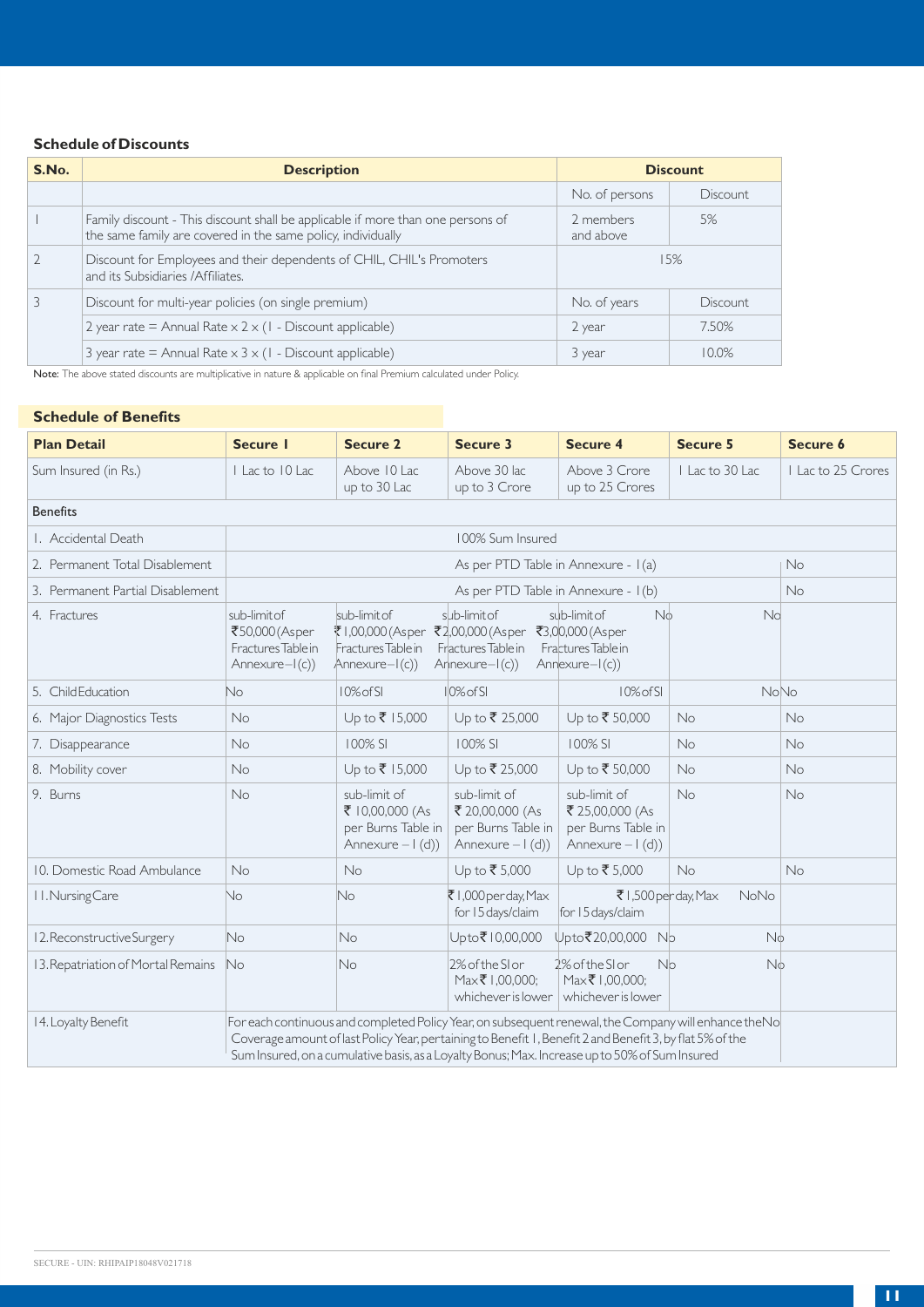| <b>Plan Detail</b>                               | Secure I                                                            | <b>Secure 2</b>                                                                                                                                                                                                                                                                                                                                                                                                                                 | Secure 3                                                            | <b>Secure 4</b>                                                     | <b>Secure 5</b>                                                     | Secure 6                                                                                                                                            |  |
|--------------------------------------------------|---------------------------------------------------------------------|-------------------------------------------------------------------------------------------------------------------------------------------------------------------------------------------------------------------------------------------------------------------------------------------------------------------------------------------------------------------------------------------------------------------------------------------------|---------------------------------------------------------------------|---------------------------------------------------------------------|---------------------------------------------------------------------|-----------------------------------------------------------------------------------------------------------------------------------------------------|--|
| Sum Insured (in Rs.)                             | I Lac to 10 Lac                                                     | Above 10 Lac<br>up to 30 Lac                                                                                                                                                                                                                                                                                                                                                                                                                    | Above 30 lac<br>up to 3 Crore                                       | Above 3 Crore<br>up to 25 Crores                                    | Lacto 30 Lac                                                        | I Lac to 25 Crores                                                                                                                                  |  |
| <b>Optional Covers</b>                           |                                                                     |                                                                                                                                                                                                                                                                                                                                                                                                                                                 |                                                                     |                                                                     |                                                                     |                                                                                                                                                     |  |
| I. Accidental Hospitalization                    |                                                                     |                                                                                                                                                                                                                                                                                                                                                                                                                                                 |                                                                     |                                                                     |                                                                     |                                                                                                                                                     |  |
| (a) Hospitalization Expenses                     | Up to ₹ 1,00,000                                                    | Up to ₹ 1,00,000                                                                                                                                                                                                                                                                                                                                                                                                                                | Up to ₹5,00,000                                                     | Up to ₹ 10,00,000 Up to ₹ 1,00,000                                  |                                                                     | - Up to Rs. I Lac for<br>Slupto 30 Lac;<br>- Up to Rs. 5 Lac for<br>Slabove 30 Lacup<br>to 3 Crore;<br>- Up to Rs. 10 Lac<br>for SI above 3 Cr.     |  |
| (b) Daily Allowance                              | ₹ 500 per day,<br>Max for 5 days,<br>with a deductible<br>of 2 days | ₹ 500 per day,<br>Max for 5 days,<br>with a deductible<br>of 2 days                                                                                                                                                                                                                                                                                                                                                                             | ₹ 500 per day,<br>Max for 5 days,<br>with a deductible<br>of 2 days | ₹ 500 per day,<br>Max for 5 days,<br>with a deductible<br>of 2 days | ₹ 500 per day,<br>Max for 5 days,<br>with a deductible<br>of 2 days | ₹ 500 per day,<br>Max for 5 days,<br>with a deductible<br>of 2 days                                                                                 |  |
| Compassionate Visit<br>(c)                       | Up to ₹ 15,000                                                      | Up to ₹ 15,000                                                                                                                                                                                                                                                                                                                                                                                                                                  | Up to ₹ 25,000                                                      | Up to ₹50,000                                                       | Up to ₹ 15,000                                                      | - Up to Rs. 15,000<br>for SI up to 30 Lac;<br>- Up to Rs. 25,000<br>for Slabove 30 Lac<br>upto 3 Crore;<br>- Up to Rs. 50,000<br>for SI above 3 Cr. |  |
| 2. Permanent Total Disablement<br>Improvement    |                                                                     |                                                                                                                                                                                                                                                                                                                                                                                                                                                 | Up to ₹ 25 Crore; As per PTD Table in Annexure - I (a)              |                                                                     |                                                                     |                                                                                                                                                     |  |
| 3. Permanent Partial Disablement<br>Improvement  |                                                                     |                                                                                                                                                                                                                                                                                                                                                                                                                                                 | Up to ₹ 25 Crore; As per PPD Table in Annexure - $I$ (b)            |                                                                     |                                                                     |                                                                                                                                                     |  |
| 4. Accidental Hospitalization<br>Expenses        |                                                                     | - Coverage amount Options (in ₹): 5,000 / 10,000 / 25,000 / 50,000 / 75,000 / 1,00,000 / 2,00,000 / 3,00,000 /<br>4,00,000 / 5,00,000 / 7,00,000 / 10,00,000<br>- Deductible in amount Options: 0 to ₹ 25,000 (in multiples of 5,000)                                                                                                                                                                                                           |                                                                     |                                                                     |                                                                     |                                                                                                                                                     |  |
| 5. Convalescence Benefit                         |                                                                     | - Coverage Amount Options: From ₹ 1,000 to ₹ 1,00,000 (in multiples of 1,000)<br>- Deductible in Days Options: 5 or 10 days<br>- This Benefit will be payable for a maximum of 3 times / 6 times in a Policy Year (for different injury causing events<br>leading to Hospitalization), as chosen by the Policyholder                                                                                                                            |                                                                     |                                                                     |                                                                     |                                                                                                                                                     |  |
| 6. Accidental Hospitalization Daily<br>Allowance |                                                                     | - Coverage amount per Day Options: From $\bar{\tau}$ 100 to $\bar{\tau}$ 10,000 (in multiples of 100)<br>- Deductible in Days Options: 0 to 5 days<br>- Options for Max. payable Duration: I to 15 days and 20 / 25 / 30 days                                                                                                                                                                                                                   |                                                                     |                                                                     |                                                                     |                                                                                                                                                     |  |
| 7. Temporary Total Disablement<br>(TTD)          | ₹ 5,000 / week                                                      | ₹ 10,000 / week                                                                                                                                                                                                                                                                                                                                                                                                                                 | ₹ 20,000 / week                                                     | ₹ 30,000 / week                                                     | ₹ 5,000 / week                                                      | <b>No</b>                                                                                                                                           |  |
|                                                  |                                                                     | In any case, maximum payable amount will not exceed the base weekly income of Insured Person;<br>Deductible Options available: No Deductible or I week Deductible                                                                                                                                                                                                                                                                               |                                                                     |                                                                     |                                                                     |                                                                                                                                                     |  |
| 8. Accidental OPD Cover                          |                                                                     | - Coverage amount Options (in Rs.): 500 / 1000 / 2000 / 3000 / 5000<br>- Deductible in amount Options (in Rs.): 100 / 500 / 1000<br>- Co-payment Options: 0% / 20% / 30% / 50%<br>- Re-imbursement towards claims incurred in a policy year can be claimed only twice during that policy year<br>- Admissible up to 4 consultations (or diagnostics), for the same 'Injury causing event'                                                       |                                                                     |                                                                     |                                                                     |                                                                                                                                                     |  |
| 9. Common Carrier Mishap<br>Cover                |                                                                     | Pays additional 100% of the Sum Insured of Benefit 1 (or Benefit 2, if offered in the plan), in case the Insured Person<br>suffers an Injury which results in Accidental Death (or Permanent Total Disablement, if Benefit 2 is applicable), whilst<br>travelling in a Common Carrier<br>Note: In case of an Insured Event, where only 50% of Sum Insured is payable, We will pay an additional 50% of Sum<br>Insured under this Optional Cover |                                                                     |                                                                     |                                                                     |                                                                                                                                                     |  |

\* Note: Up to means – "Actual expenses incurred or the amount specified, whichever is lower."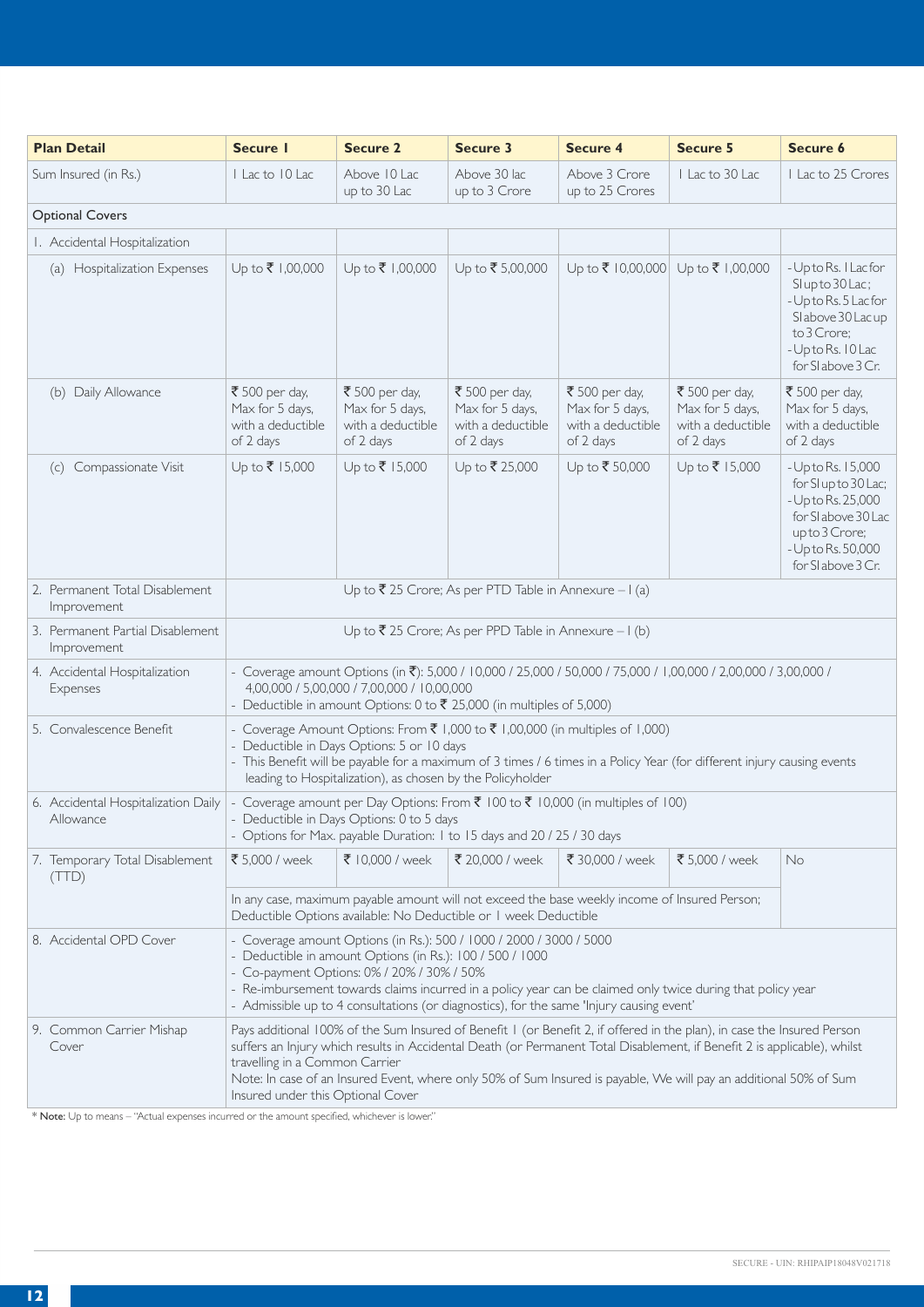| . Description                                      | <b>Description</b>                                                          | <b>Payment</b><br><b>Settlement</b><br><b>Basis</b> | <b>Part of Main Sum Insured</b><br>or Outside Sum Insured | <b>Scope of</b><br><b>Cover</b> | <b>Precondition - Admissibility</b><br>of Claim under Benefit |
|----------------------------------------------------|-----------------------------------------------------------------------------|-----------------------------------------------------|-----------------------------------------------------------|---------------------------------|---------------------------------------------------------------|
| Benefit. I                                         | Accidental Death                                                            | Benefit                                             | Part of Main Sum Insured                                  | Worldwide                       | Not Applicable                                                |
| Benefit 2                                          | Permanent Total Disablement                                                 | Benefit                                             | Part of Main Sum Insured                                  | Worldwide                       | Not Applicable                                                |
| Benefit 3                                          | Permanent Partial Disablement                                               | Benefit                                             | Part of Main Sum Insured                                  | Worldwide                       | Not Applicable                                                |
| Benefit 4                                          | Fractures                                                                   | Benefit                                             | Part of Main Sum Insured                                  | Worldwide                       | Not Applicable                                                |
| Benefit 5                                          | Child Education                                                             | Benefit                                             | Addition to Main Sum Insured                              | Worldwide                       | Benefit I or Benefit 2                                        |
| Benefit 6                                          | Major Diagnostics Tests                                                     | Indemnity                                           | Addition to Main Sum Insured                              | India                           | Benefit I or Benefit 2 or Benefit 3                           |
| Benefit 7                                          | Disappearance                                                               | Benefit                                             | Part of Main Sum Insured                                  | Worldwide                       | In lieu of Benefit I                                          |
| Benefit 8                                          | Mobility cover                                                              | Indemnity                                           | Addition to Main Sum Insured                              | India                           | Benefit 2                                                     |
| Benefit 9                                          | <b>Burns</b>                                                                | Benefit                                             | Part of Main Sum Insured                                  | Worldwide                       | Not Applicable                                                |
| Benefit 10                                         | Domestic Road Ambulance                                                     | Indemnity                                           | Addition to Main Sum Insured                              | India                           | Benefit I or Benefit 2 or Benefit 3                           |
| Benefit                                            | Nursing Care                                                                | Benefit                                             | Addition to Main Sum Insured                              | Worldwide                       | Benefit 2 or Benefit 3                                        |
| Benefit 12                                         | Reconstructive Surgery                                                      | Indemnity                                           | Addition to Main Sum Insured                              | India                           | Benefit 2 or Benefit 3                                        |
| Benefit 13                                         | Repatriation of Mortal Remains                                              | Benefit                                             | Addition to Main Sum Insured                              | Worldwide                       | Benefit I                                                     |
| Benefit   4                                        | LoyaltyBenefit                                                              | Benefit                                             | Addition to Main Sum Insured NA                           |                                 | Not Applicable                                                |
| Optional Cover I:<br>Accidental<br>Hospitalization | (a) HospitalizationExpenses<br>(b) DailyAllowance<br>(c) Compassionatevisit | Indemnity<br>Benefit<br>Indemnity                   | Addition to Main Sum Insured NA                           |                                 | Not Applicable                                                |
| Optional Cover 2                                   | Permanent Total Disablement<br>Improvement                                  | Benefit                                             | Addition to Main Sum Insured Worldwide                    | Benefit 2                       |                                                               |
| Optional Cover 3                                   | Permanent Partial Disablement<br>Improvement                                | Benefit                                             | Addition to Main Sum Insured                              | Worldwide                       | Benefit 3                                                     |
| Optional Cover 4                                   | Accidental Hospitalization<br>Expenses                                      | Indemnity                                           | Addition to Main Sum Insured                              | India                           | Not Applicable                                                |
| Optional Cover 5                                   | Convalescence Benefit                                                       | Benefit                                             | Addition to Main Sum Insured                              | Worldwide                       | Not Applicable                                                |
| Optional Cover 6                                   | Accidental Hospitalization<br>Daily Allowance                               | Benefit                                             | Addition to Main Sum Insured                              | Worldwide                       | Not Applicable                                                |
| Optional Cover 7                                   | Temporary Total Disablement                                                 | Benefit                                             | Part of Main Sum Insured                                  | Worldwide                       | Not Applicable                                                |
| Optional Cover 8                                   | Accidental OPD Cover                                                        | Indemnity                                           | Addition to Main Sum Insured                              | India                           | Not Applicable                                                |
| Optional Cover 9                                   | Common Carrier Mishap Cover                                                 | Benefit                                             | Addition to Main Sum Insured                              | Worldwide                       | Benefit I or Benefit 2                                        |

# **Explanation to the Benefits**

Note to the above table:

(1) 'Main Sum Insured' is the Sum Insured chosen by the Proposer, under the base plan; Any Claim paid for Benefits which form part of 'Main Sum Insured' shall reduce the Sum Insured for that Policy Year and only the balance shall be available for all the future claims for that Policy Year.

(2) In the Table above, Scope of Cover under 'Worldwide' does not include listed civilian nations. For updated list of such excluded nations, please refer Annexure II (List of civilian nations) or visit Our website.